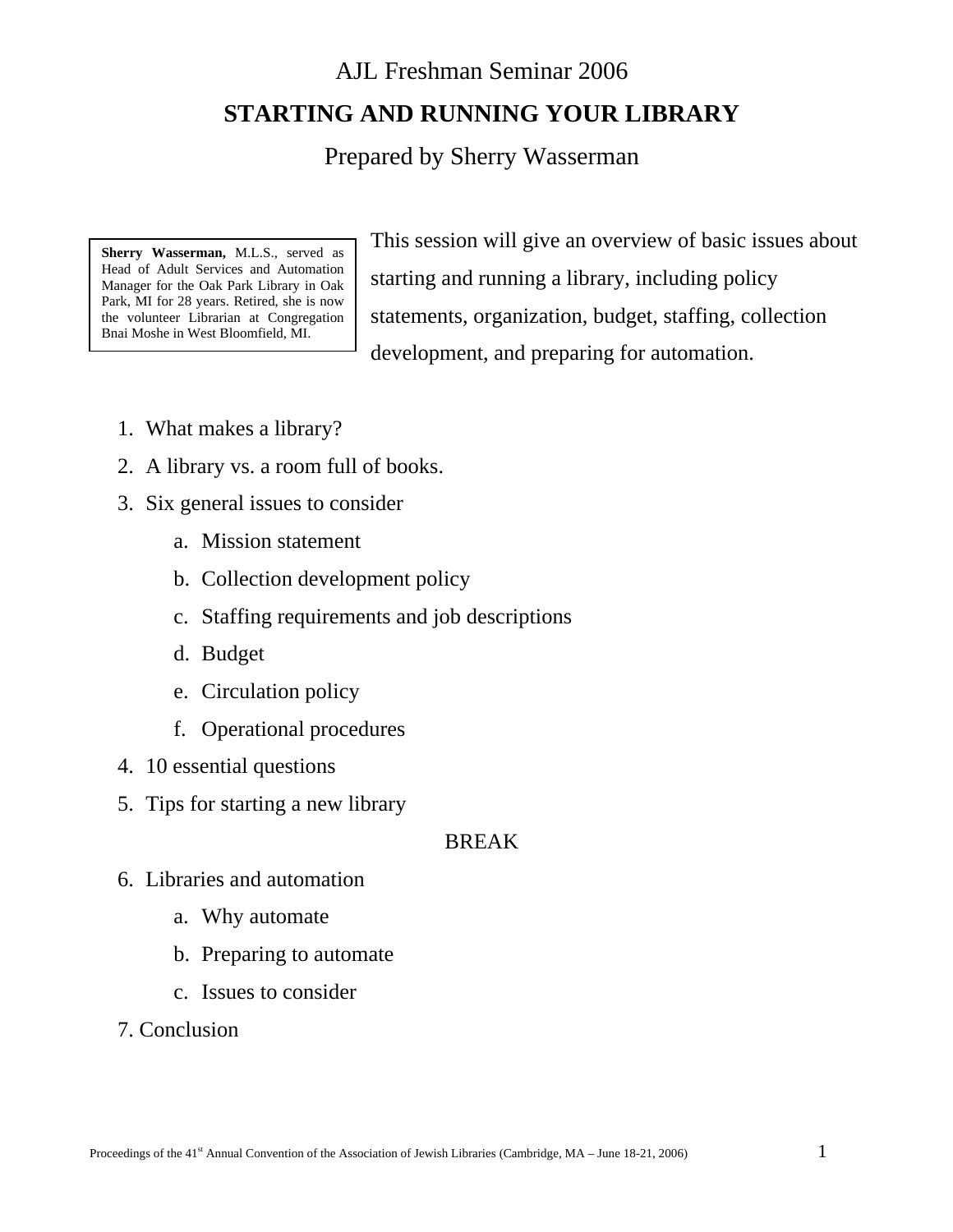# AJL Freshman Seminar 2006 Sunday, June 18, 2006 Sherry Wasserman

This session will give an overview of basic issues about starting and running a library, including policy statements, organization, budget, staffing, collection development, and preparing for automation.

This Freshman Seminar is designed for people who are either new to librarianship or are volunteers who suddenly find themselves in charge of a Jewish library but have little or no experience in organizing and running any kind of a library. We are going to discuss basic issues that relate to starting and running a library and my rule of thumb will be that you know practically nothing about doing this, but please remember that it is not just you who need direction and help, but also the powers that be that you have to deal with when you get back home. I hope when you leave this seminar, you will feel that you know something about how to proceed so you can be the one with the ability to guide your institutions towards achieving the goal of having a real functional library.

#### WHAT MAKES A LIBRARY?

Let's start with the most basic issue of all and ask the question what is a library? The dictionary has the main definition a library is "a place in which literary, musical, artistic, or reference materials (as books, manuscripts, recordings or films) are kept for use but not for sale". But this is not a satisfactory definition because it could be a description of just a room full of books and not what we normally think of as a library. So we need to look further for a secondary or sub-definition and indeed there is one - "a library is an institution for the custody or administration of such a collection". So what are the defining features that separate a "library institution" from a "room full of books"? Please look at the hand out entitled "A Library vs. A Room Full of Books" which shows how these two entities differ. Let's look at their different characteristics.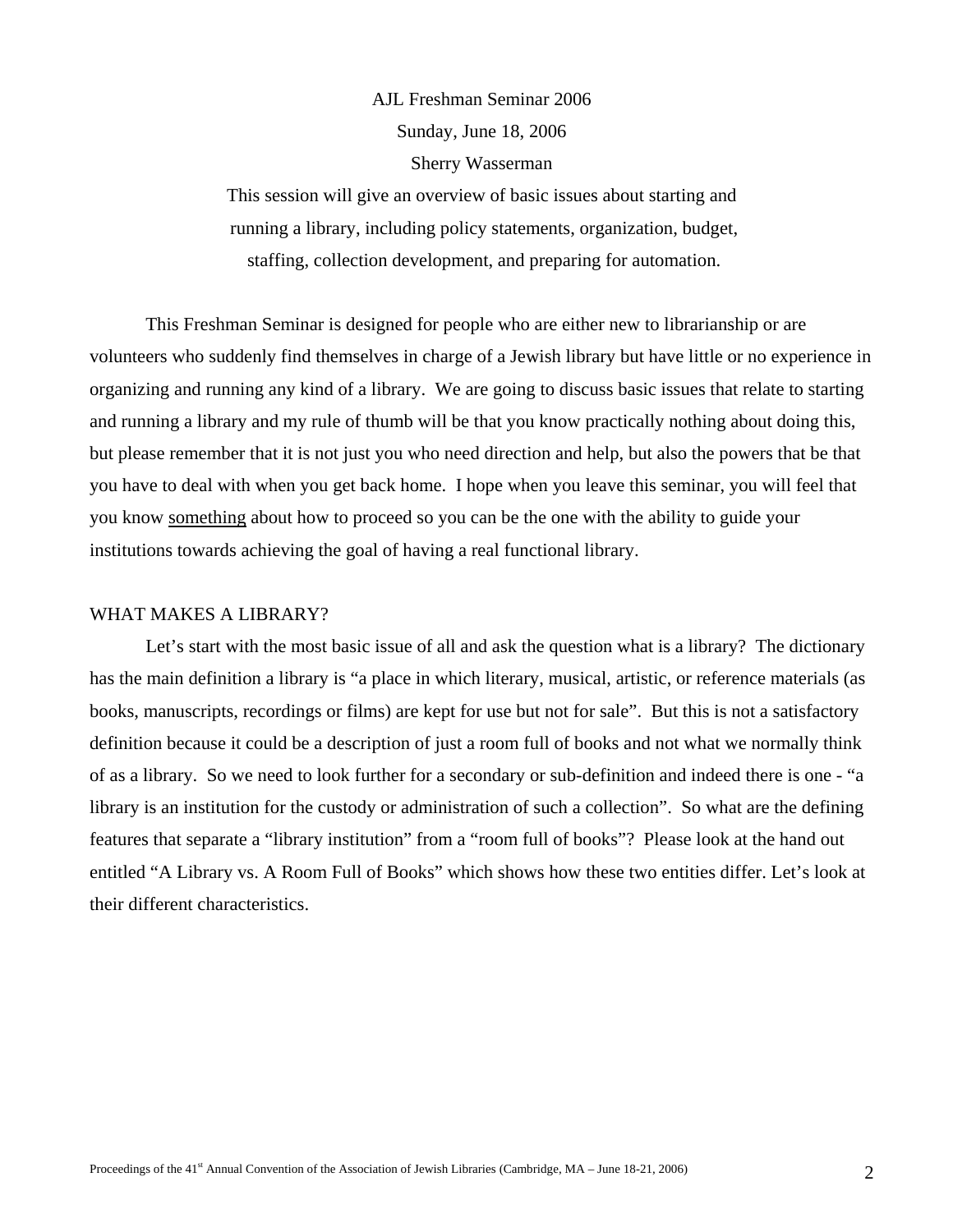# **A Library vs. A Room Full of Books**

Check the box in each row that applies to your institution. The left column includes characteristics of a library. The right column includes characteristics of a room with reading and viewing materials. Which column best describes your institution? Which column do you want your institution to fit into?

| <b>LIBRARY</b>                              | <b>ROOM WITH READING</b>                           |
|---------------------------------------------|----------------------------------------------------|
|                                             | <b>MATERIALS</b>                                   |
| $\Box$ Has established policies and         | $\square$ Is very informal; functions casually and |
| procedures                                  | "off the cuff"                                     |
|                                             |                                                    |
| $\Box$ Managed by a professional librarian, | $\Box$ Staffed by volunteers and aides; no         |
| at least part-time                          | management is evident                              |
|                                             |                                                    |
| $\Box$ Materials are acquired in an orderly | $\Box$ The collections consists mainly of gifts;   |
| and rational manner and further the         | acquired randomly with no particular               |
| library's mission and goals                 | purpose or over-arching scheme                     |
|                                             |                                                    |
| $\square$ A professionally recognized       | $\Box$ Little or no classification and             |
| classification system is consistently       | cataloging; a simple organizational scheme         |
| applied to all materials and materials      | such as alphabetization is used                    |
| are organized to facilitate bibliographic   |                                                    |
| access and retrieval                        |                                                    |
|                                             |                                                    |
| $\Box$ Has a system for circulating         | $\Box$ Materials are circulated on the "honor      |
| materials                                   | system"                                            |
|                                             |                                                    |
| $\Box$ Has an annual budget                 | $\square$ Depends on gifts or small, occasional    |
|                                             | institutional subsidies                            |
|                                             |                                                    |
| $\Box$ Has a dedicated space                | $\Box$ Library operations may be interrupted       |
|                                             | or curtailed when space is needed for other        |
|                                             | purposes                                           |
|                                             |                                                    |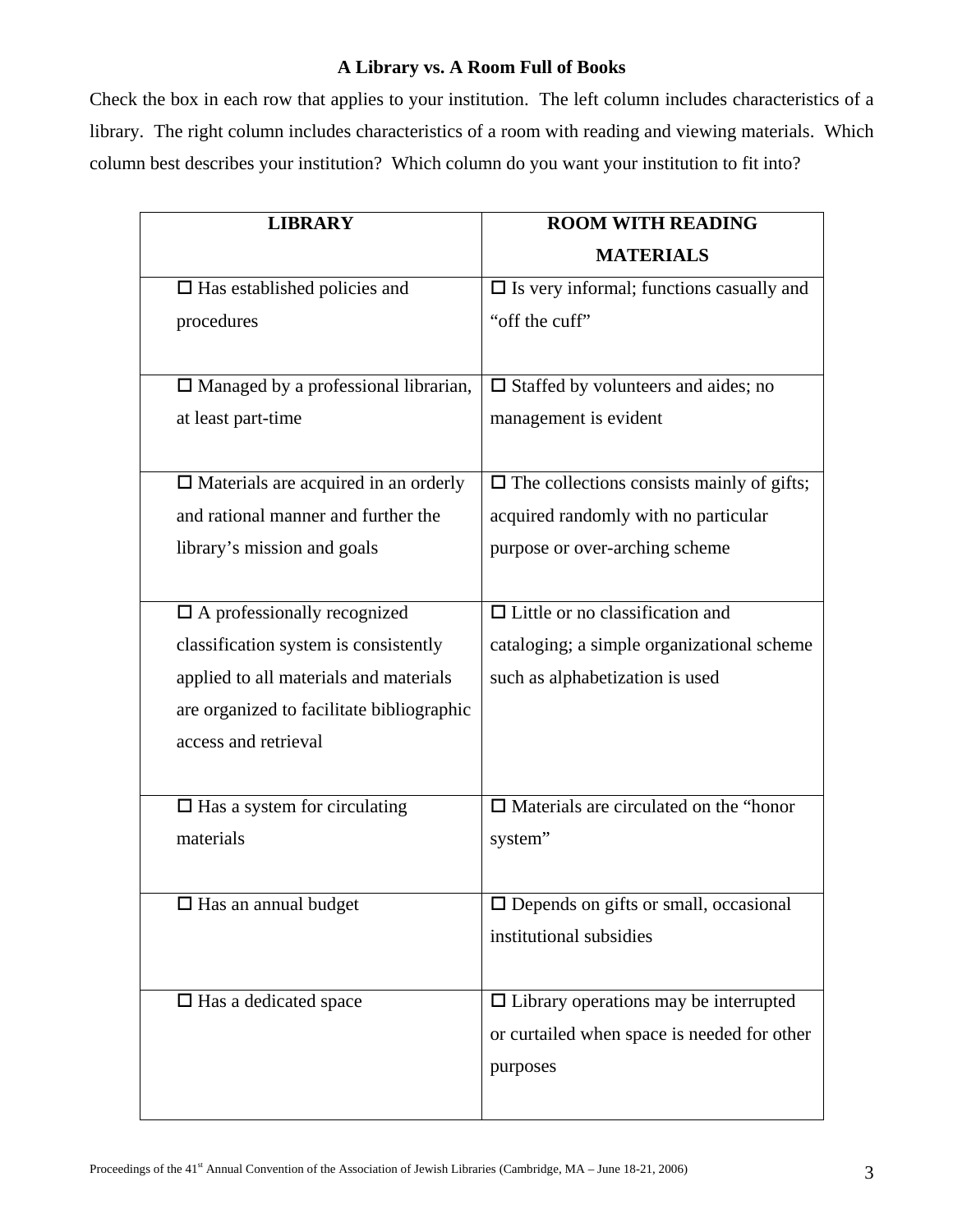It is perfectly fine if your institution falls in the category of "Room Full of Books." You just have to recognize that that's what you are. You might decide that a "Room Full of Books," or a "Reading Room" or "Reading Center," is what is right for your institution. However if your institution wants a truly functioning library, you have to meet the requirements listed in the "Library" column.

As you get started, no matter whether you are establishing a library or a space with a collection of reading materials in it, you must first consider the following 6 general issues. Answering the questions posed by these general issues in writing will generate structure and order to your new library and provide a mechanism to help deal with governing boards and patrons who may not understand the reasons for the policies and rules you set up. They will keep your library on the right track.

#### 1) **What is the purpose of your endeavor? Who will it serve? Why is it being established?**

From these questions a **Mission Statement** can be created**.** You need to have a mission statement to define what your library is going to be. As you begin to answer these questions, you will find that they tend to overlap each other. But by answering them you can put together a broad general expression of the goals and objectives that your library is going set out to accomplish. And keep in mind that these are goals and not all of them will be realized at the beginning. Every library will have a unique mission statement that reflects its own unique situation. There are no right-or-wrong answers, but you have to decide on your purpose and scope and you have to have it written down as a firm policy. This written mission statement will provide guidelines for all the rest of the decisions you need to make to organize your library. Everything else you do must fall inside the parameters of the mission statement.

2) **What will it consist of in terms of the depth and breadth of the collection and the types of materials it will have in it?** Its contents need to serve its Mission. From this question a **Collection Development Policy** can be created**.** A collection development policy should cover every aspect of how you will build and maintain your collection. Acquisitions is how you build the collection and the acquisitions section of a Collection Development Policy defines what materials will be collected, for whom the material be will collected, and the scope of the collection. It should also include procedures for accepting and rejecting gifts. Just because someone donates a book to the library doesn't mean you have to add it to the library collection. Even if it's free! If you wouldn't go out and purchase the item for the library because it doesn't meet your collection development goals, then it doesn't matter if someone is willing to give it to the library for free. If it is not furthering your library's mission then you don't need it. But you have to have a policy that spells out your criteria to allow you to gracefully decline. The second section of the collection development policy relates to maintaining your collection. Remember you are always going to want to add new materials, but available shelf space is finite. At some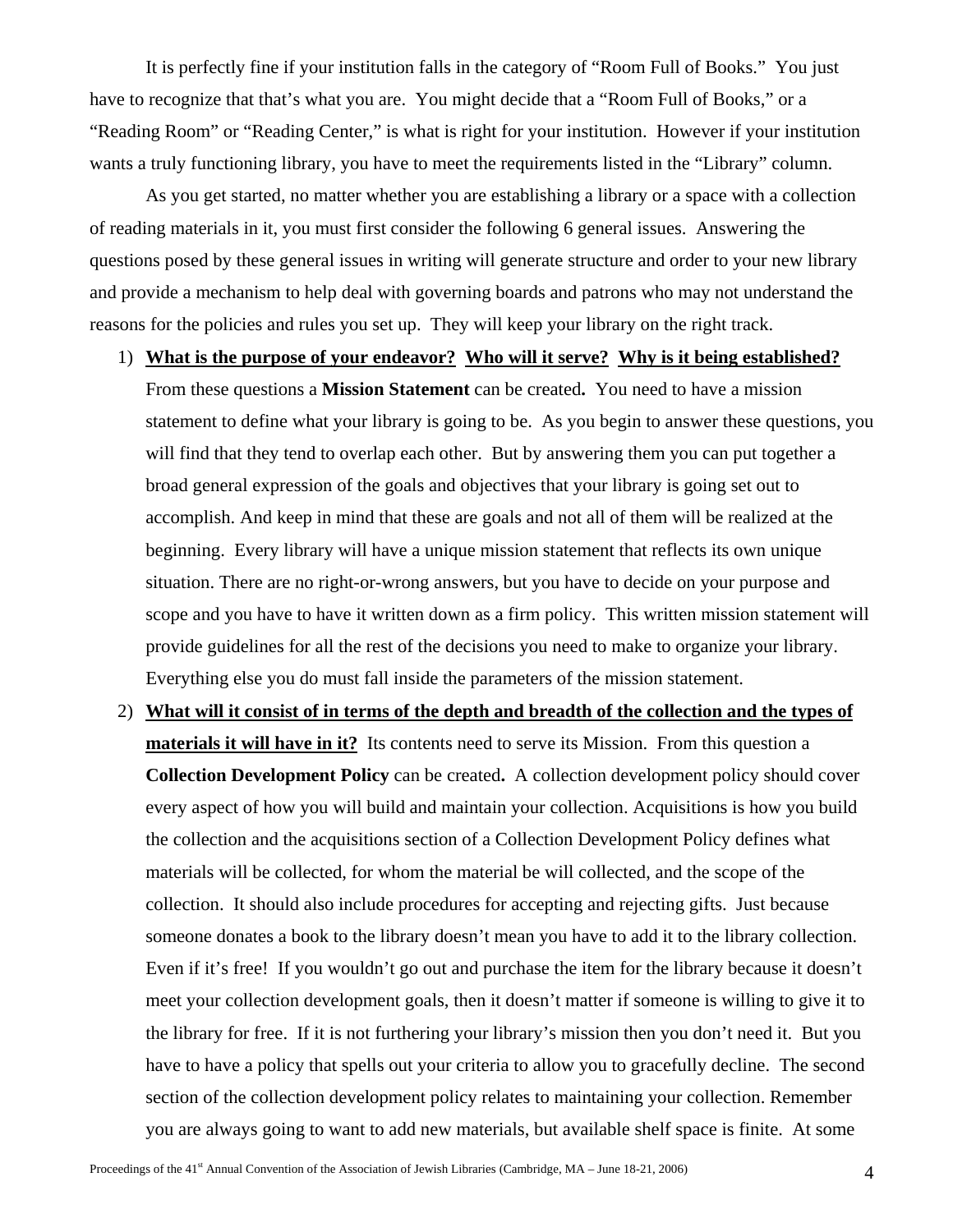point you are going to want to weed the collection of old, outdated, unused, or damaged items or other materials that no longer are needed. You need a written policy in place that allows you to withdraw, de-select, and dispose of materials that are no longer needed, even if they were gifts or donations.

- 3) **Who will manage the library and provide services?** From this will come **staffing requirements** and **job descriptions**. Every person employed in your institution, no matter how small, has a job description—the secretary who answers the phones has a job description, the Rabbi has a job description, the principal has a job description, and the maintenance person has a job description. The librarian needs a job description too! Traditionally in libraries there are 3 kinds of staff positions: professional (librarian, clerical and support. The librarian is responsible for budgeting and managing the library and usually handles reference work, collection development, classification, and programming. The clerks handle circulation, fines, overdues, and book processing and provide clerical help to the librarian. The support staff re-shelved the books and kept things neat. If you are a one man show and are expected to do it all think about utilizing volunteers to do some of the clerical and support tasks, then put managing and training volunteers into the librarian job description. None of us have enough hours in the day, whether we are working full-time or part-time, to accomplish what is needed, therefore you need to have a job description so that you are not wasting your time on things that somebody else in your institution is better able or suited to do.
- 4) **What annual budget will be needed for start-up costs and on-going expenditures, including acquisitions and staff salaries**? An annual budget needs to factor in a book/ materials budget, salaries, supplies, and other fixed recurring expenses such as automation support if you are automated, mailing and paper costs, and programming costs. And then there are start up costs like furniture, automation, or other capital expenses. You cannot have a functioning library that exists solely on donations. Even if the majority of your funding is coming from donations you have to know that every year you can count on a minimum amount of funding from the institution.
- 5) **What will be circulated (loaned), to whom, for how long?** From these questions a **Circulation Policy** can be created. A circulation policy specifies the eligible borrowers for each different type of material, the loan period, ability and frequency of renewal, borrowing limitations (how will you limit the borrowing of holiday books in the weeks immediately prior to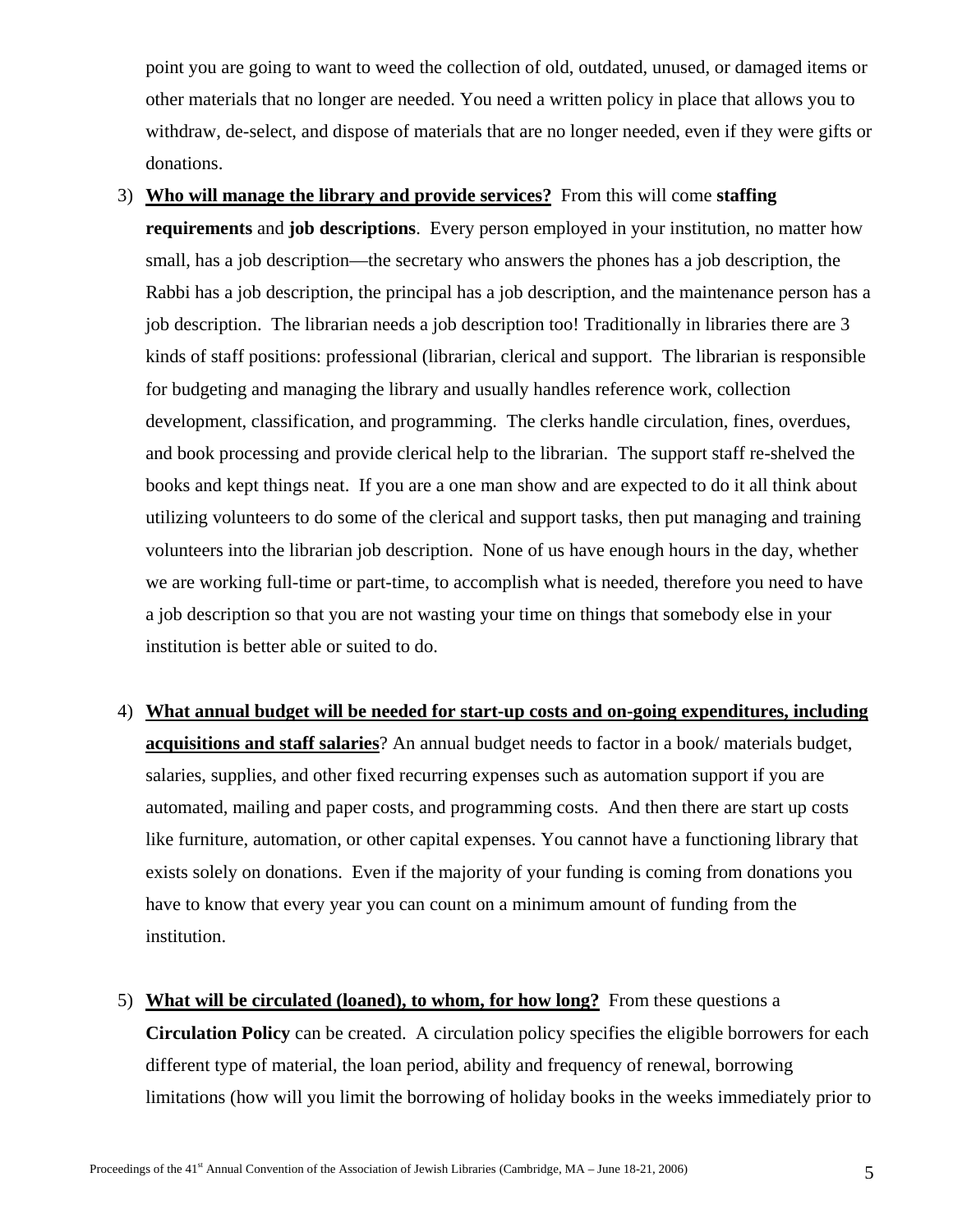the holiday?), timing and frequency of overdue notices, fine schedules, and rules for payments for lost materials.

6) **What will be the library's operational procedures: what hours will it be open, how will it be staffed in terms of professional and clerical responsibilities, how will its materials be organized?** This is the catch all question that gets down to the nitty-gritty issues of day to day practice in the library, and it leads to many more specific questions about library availability, cataloging, classification, reference assistance, behind the scenes activities and use of volunteers. And it leads me to an additional 10 essential questions that need to be answered. Answering them will help to answer the questions just discussed.

# **10 Essential Questions**

## **1. Who are the primary users? Who are the other (secondary) users?**

For example, students, faculty/teachers, parents, senior citizens, the general public, members of the Jewish community, rabbis, cantors, and staff. You need to decide who your users are. If you are in school maybe your users are only going to be the students, the parents, the rabbis, and the staff of your school. Who are the most important people that you are designing and developing your library for? For example, in a synagogue library you might decide that the primary users of your library are your congregants, the rabbis, and the synagogue staff. In the process your library may also be able to serve the general public and other members of the community, but these are your secondary users, not your primary users.

# **2. What types of materials will be available?**

For example, fiction books, non-fiction books, children's books, reference material, audio-books, music cassettes and CDs, videos, websites, periodicals, databases, puzzles, games, toys, posters, maps, computer software, etc. Also, what languages will your material be in? Will you have only English language materials, or will your collection also include material in Yiddish, Hebrew, Russian, or other languages? Will all types of material be circulating? For instance, will you allow patrons to checkout computer software, puzzles, and games? There are no right or wrong answers to these questions, however, it is important that your institution decides what types of materials will be purchased and acquired.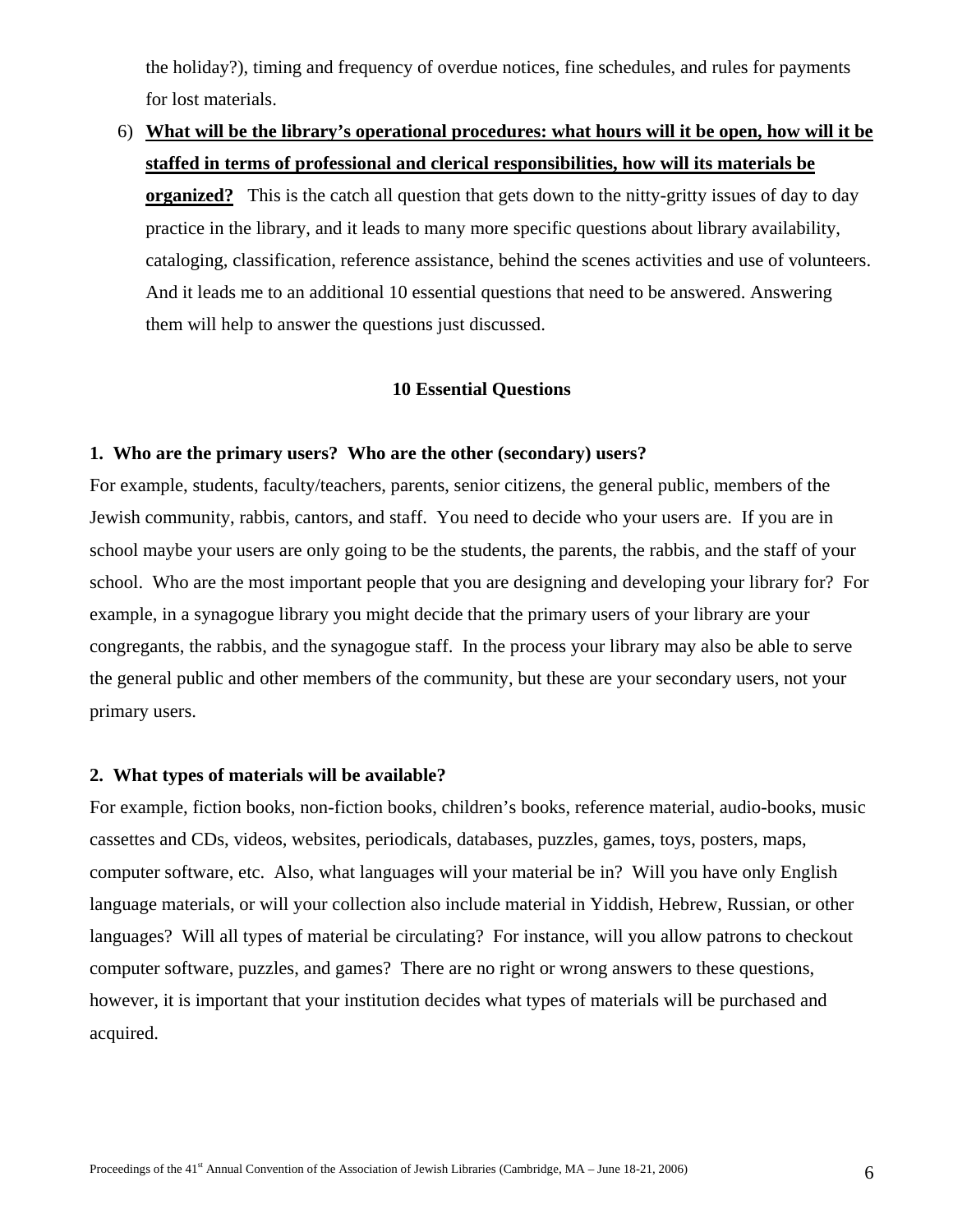# **3. What space is available? Is the space sufficient to house the desired materials? What are the space requirements?**

The size of your space is going to affect your decisions on what types of users you are going to serve and what types of materials you will collect. On the flip side, the types of users you would like to serve and the types of materials you would like to collect will affect the amount of space needed. Also, is the library a dedicated space or will library operations be interrupted or curtailed when space is needed for other purposes? While we all have to deal with sharing our space, will the space sharing interrupt library use? You may encourage groups within your institution to hold meetings or classes in the library to expose and introduce people to the library, but you have to have control over the space so that the library does not have to stop being a library when someone else wants to utilize it.

# **4. What materials and services are available from either local public libraries, synagogue libraries, day school, or community libraries? What materials and services do not need to be duplicated by your institution?**

For example, if the public library has copies of popular "main-stream" titles, then you might not need to purchase them for your library. If a patron requests it you can refer them to the local public library. Another example is back-issues of periodicals. Almost all of the periodicals that we collect in our libraries are available (and easily accessible) on microfilm at public and/or academic institutions, so you may not need to waste storage or shelf space maintaining back-issues. Or, for instance, the congregation down the street received a large donation to purchase Jewish audio books. Assuming you have a reciprocal relation with them, you may not need to collect Jewish audio books because you can refer your patrons to another local congregation. You have to make decisions about your collection development based on what is available in your community and based on the needs of your users. Don't forget the power of reciprocity and Inter-Library Loan to expand your service to your patrons. It is essential to know what other libraries are collecting both in the Jewish community and in your community at large. We can't be everything to everyone!

#### **5. How will materials be acquired?**

If purchased new, what is the annual budget? Who sets up accounts with library jobbers, online booksellers or local bookstores? Who will select the materials? Is the Rabbi selecting the books for the library or is the librarian? What criteria should be used to select materials? Where do you find reviews of new Jewish titles? You want access to the AJL Newsletter reviews, and AJL's New Jewish Values Finder website. Who will order, label, process, and catalog the materials acquired? Who gets to recommend books to be purchased? If somebody recommends a book does the library have to purchase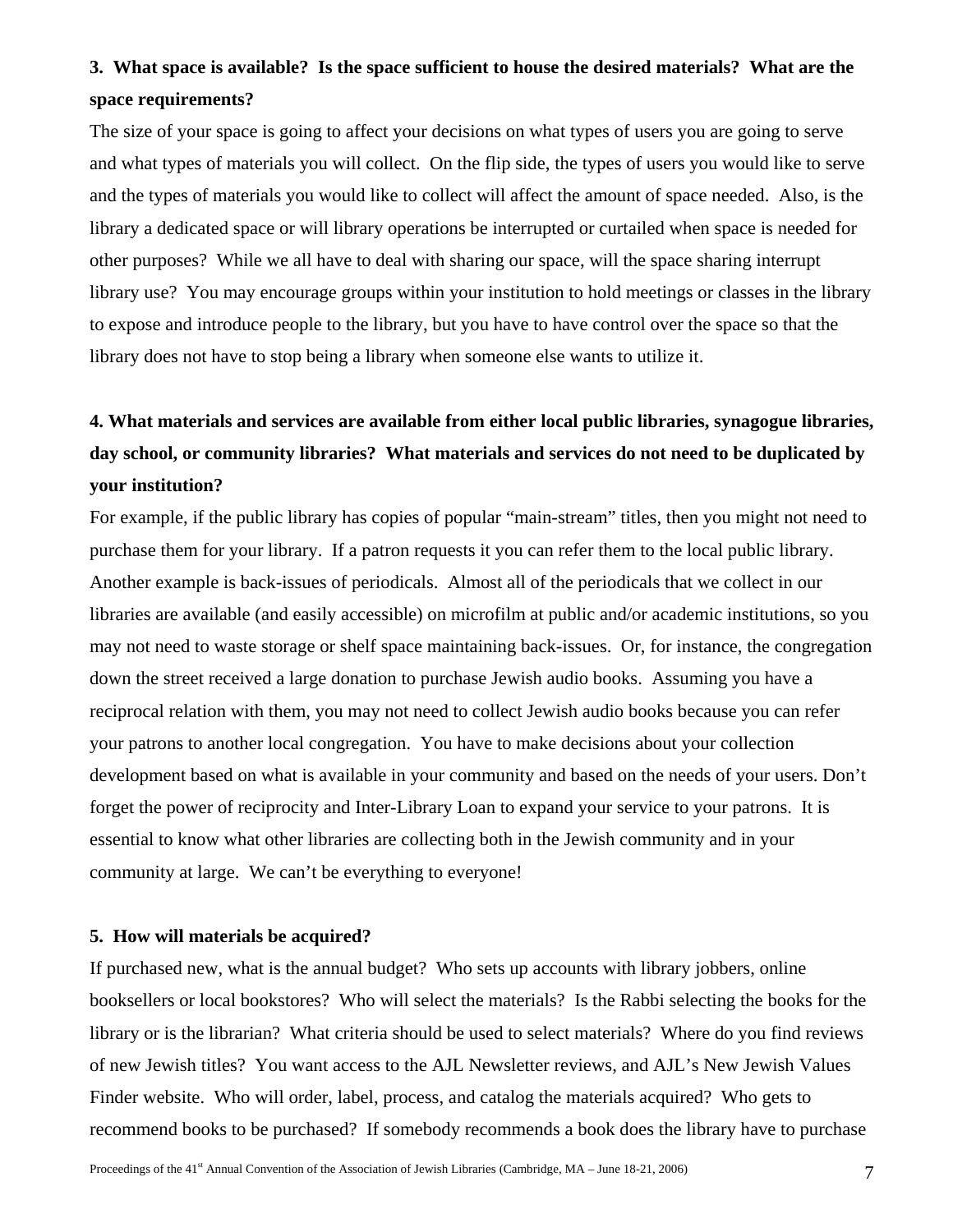it? If materials are acquired by donations, who will decide what to keep and what to discard? What will be done to dispose of unwanted materials? A donor agreement is recommended so that all donors understand that donated material becomes the sole property of the library and that the library can decide to de-select, withdraw, or remove it from the collection at any time.

# **6. How will the collection of materials be organized so that people can find what they are looking for on the shelf?**

Is your library organized to provide good browsing? Are similar items, either in content or format, shelved close together so a patron can walk to a section and just look at the shelf to find what he wants? How is it classified? Will you use one of the Judaic classification systems like Weine or Elazar or will the material be organized in some other way?

# **7. How will materials be checked in and out?**

Will there be an automated circulation system? If the library is not automated there needs to be a procedure for circulation like sign out cards. How will missing titles be identified and located? Will you charge fines for overdue items? How will you charge for lost items? Will there be a separate system for when the library is open but un-staffed?

## **8. How will borrowers find out if you own the materials they want?**

What kind of access will there be to your collection? Will there be an automated catalog? Will there be adequate signage, a card catalog, a book Catalog, a map of the library? Who (or what) will be there to help borrowers find the materials they want?

# **9. When will the library be open? When will the library be staffed? Who will train the**

**volunteers?** Will the library be open the same hours as your school or synagogue? Will it be open to your patrons all the time that you are there working or will there be times when you are the only one around? What percentage of open time will it be un-staffed? Is there money to pay staff to be in the library all the time it is open for use or will you use volunteers? Are there security issues for materials and staff that need to be considered in relation to the hours you are open.

**10. Who will be responsible for ordering equipment and supplies, including those needed on an on-going basis?** Who is in charge of requesting or ordering needed supplies such as staples, paper clips, pens, pencils, paper, etc.? These tasks are usually done by clerical staff. Will there be clerical library staff to do it or will it be the librarian's responsibility?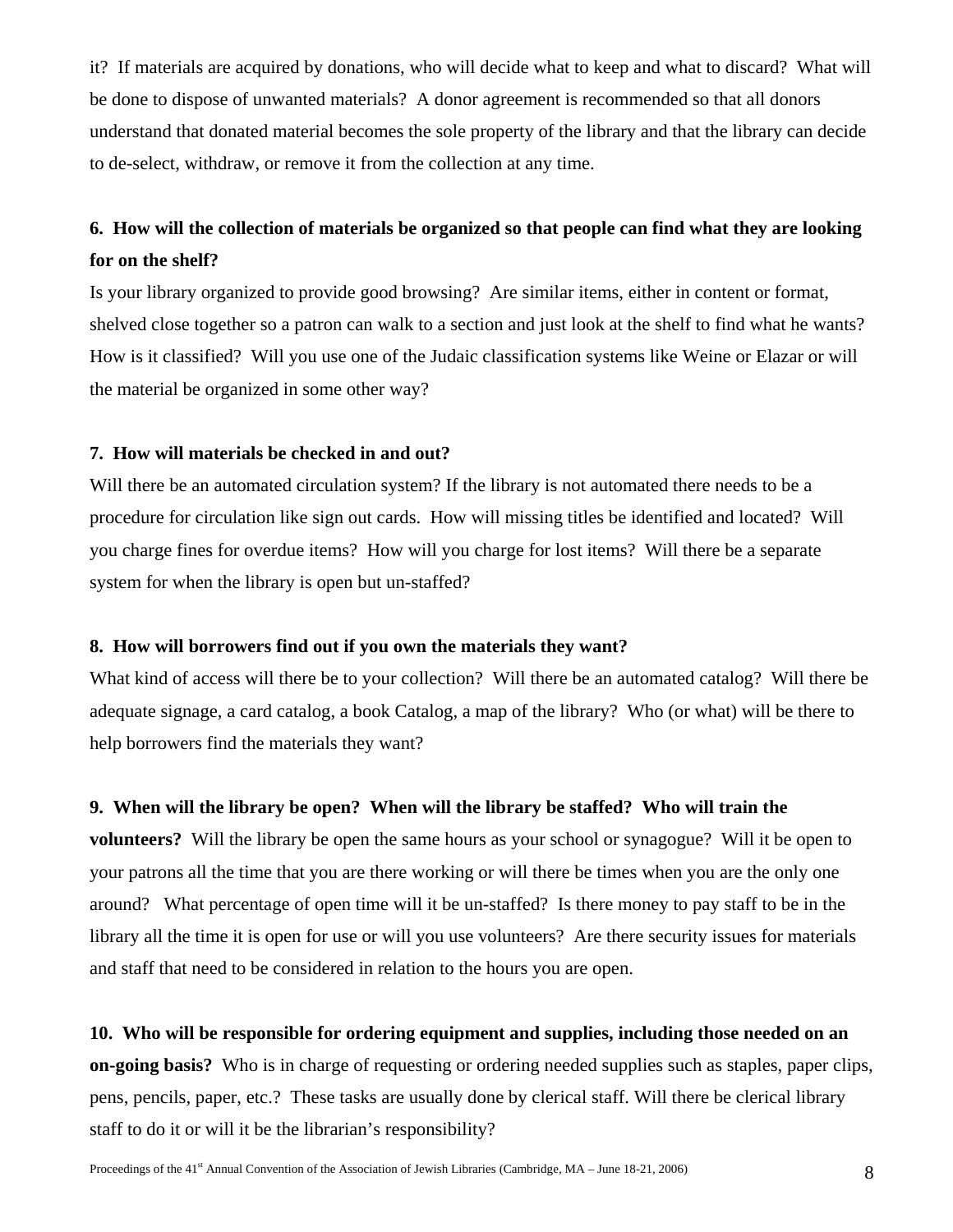I am sure that with little trouble you can find many more questions to ask and answer. But these 16 that I have talked about will certainly get you started and on the way to a real library and away from a "collection of books". For a while you may find you institution to be part library and part collection of books. But to get all the way there, if there is institutional support for a functioning library, the following additional issues need to be addressed:

- **Develop a job description for a salaried, professional (MLS) librarian, at least part-time.**
- **Gain approval for a yearly library budget from institutional operating funds.**
- **Institute a dedicated space for the library.**

#### **Tips for Starting a New Library**

For those of you who are starting from scratch, who may be involved in building a library or remodeling a space to become a library here are some additional hints to help in the process.

1. **Form a library committee** consisting of institutional decision-makers, volunteers, and residents. Meaningful planning requires the participation of stakeholders; plans should be made by consensus to ensure support. You can't make these decisions by yourself. You need input from the library supporters and the library patrons to answer all of these questions and address all of these issues. Involve them in the creation of your mission statement.

2. **Get professional advice**. Utilize an architect who is knowledgeable about libraries or professional library planner about space planning. (However many electrical outlets you think you need, double it). Contact sales representatives from library furnishing and equipment vendors will estimate shelving and seating needs and show you what is available.

Proceedings of the 41<sup>st</sup> Annual Convention of the Association of Jewish Libraries (Cambridge, MA – June 18-21, 2006) 9 3. **Determine a preliminary budget;** when starting from scratch remember that there are two parts to the budget creation process. One is budgeting for the building or remodeling project itself which includes the costs architectural or consultant fees, the building itself, the cost of the furniture, shelving, computers and automation system etc. The other is budgeting for the ongoing operation of the new facility. This operating budget should include staffing, annual automation costs, allocations for supplies (stamps, pockets, cards, labels, office supplies, etc.), subscriptions, professional dues, photocopying and mailing costs, programs, professional development (local and national conferences and workshops), new materials and ongoing supplies. Keep in mind, in 2005, the average price of an adult hardcover book was \$25 for fiction, \$41 for non-fiction, and \$74 for reference titles. Adult paperbacks average \$15 for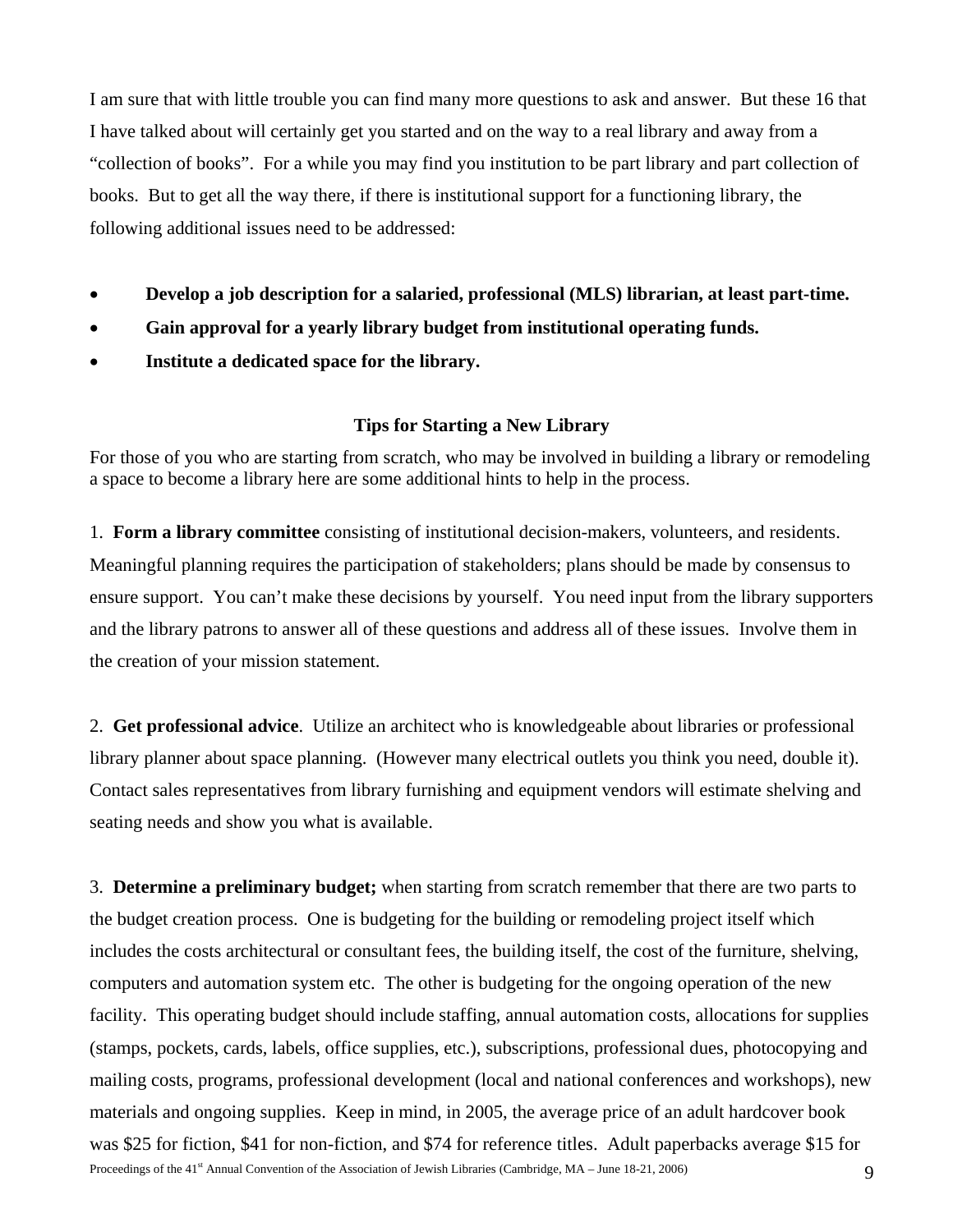fiction and \$28 for non-fiction. Hardcover children's books average \$21 - \$19 for picture books, \$17 for fiction, and \$25 for non-fiction; children's paperbacks average \$9. By now these numbers have probably gone up and even with an "educational discount" the costs are high.

4. Become a member of the Association of Jewish Libraries and get involved with your local chapter, if available. Yearly AJL dues for at least one staff member should be written into the budget and covered by the institution. Request that your institution play for all or part of your expenses to attend AJL Conventions each year or every-other year. Also, request institutional funds to allow you to take advantage of professional development opportunities in the general library field like State library association workshops and conference. Insist that these expenses be written into your contract or into the library budget so that you do not have to ask for the funding every year. Your institution needs to understand that professional development will enable you to be a better, more educated, knowledgeable, and professional librarian and this will insure a higher quality of library services. Visit the AJL website at www.jewishlibraries.org for membership information, a list of AJL publications, the AJL Bibliography Bank, Chapter contact information, how to join the HaSafran listserv, and more!

5. Download the AJL Accreditation applications from the website. Make Accreditation a goal for your library.

#### **LIBRARIES AND AUTOMATION**

 You may have noticed that as I discussed these organizational questions, the issue of automation keeps popping up I believe that all libraries should be looking towards automating their facilities. So I want to discuss automation in the library in more detail.

## **WHY AUTOMATE THE LIBRARY?**

The answer is simple. This is the direction that libraries are moving in as a discipline, a group. In reality it has really already happened. The card catalog is out and the computer catalog is in. Older generations may complain and bemoan the end of the card catalog, but the younger ones will take to an electronic catalog like a duck takes to water. More and more reference databases, Jewish encyclopedias, and even the Talmud are now available online. Everything under the sun is available through a WEB search and our patrons want to access this information, including your library's catalog, over the Internet. Like it or not this is the digital information age and that means that, unless libraries want to be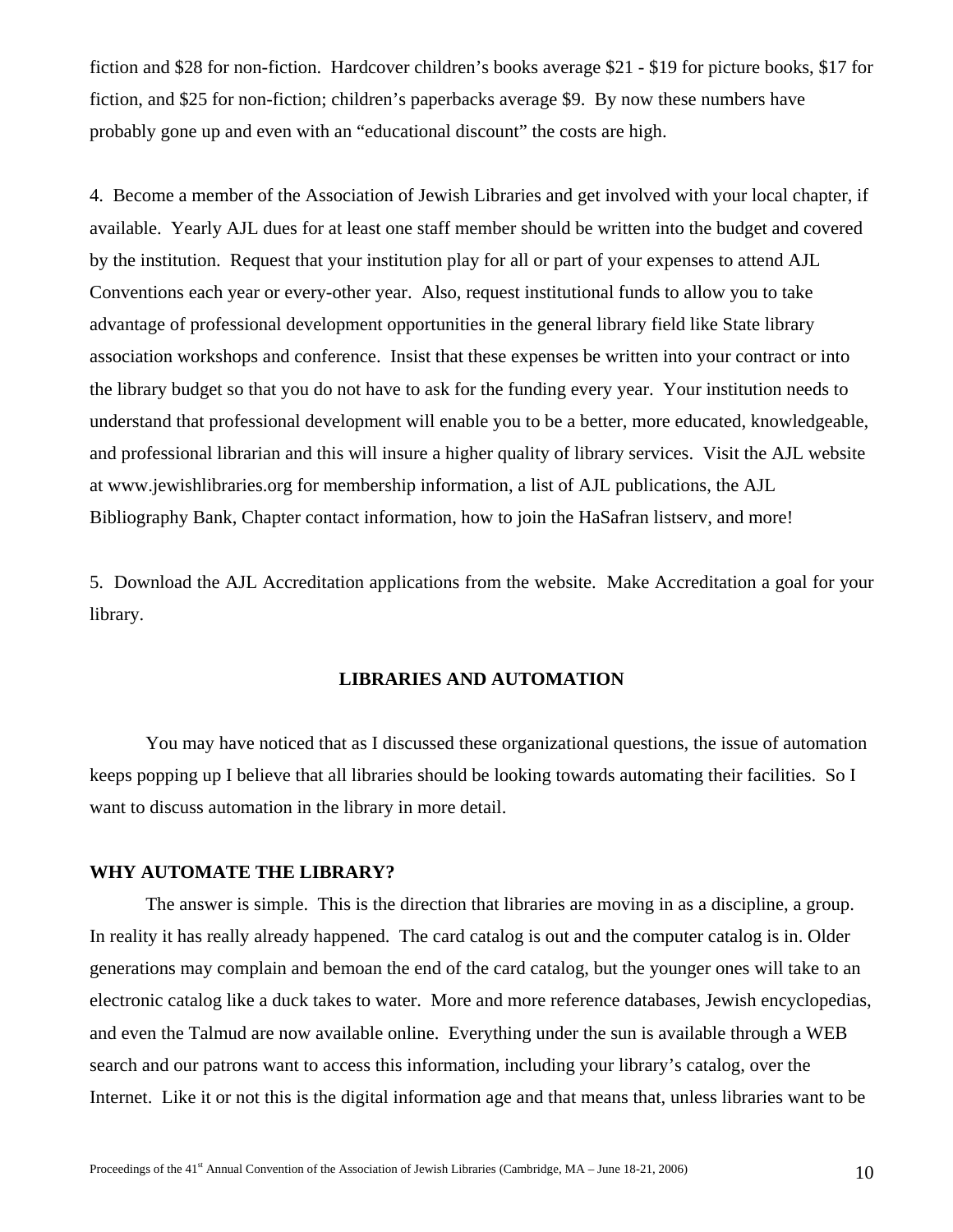left behind, library automation is here to stay. This means providing an automated catalog, automated circulation and access to the Internet.

## **WHY AUTOMATE THE CATALOG?**

Electronic catalogs make searching your catalog more effective and efficient. They are able to search every word in your catalog record. That is because of the wonderful thing called keyword searching. With an electronic catalog it is no longer imperative that you know the "correct subject heading". For example, take books about Jewish holidays. The correct subject heading is "Fasts and Feasts, Judaism". If you looked up "Jewish holidays" in the old card catalog, you only found books that happen to have a title starting with those words. But, with an electronic catalog, if the words "Jewish holidays" are found anywhere in the record, even in the sub-title or buried in a contents note it will come up in your search. And the creation of an electronic catalog has become very easy. An automated catalog will provide, with a minimum of staff training and expertise, a very professional catalog. Online catalogs are all over the WEB and you can search them and print out, copy, or import the catalog records that are out there. You don't even have to pay for these records as you once did. With automation you no longer have to purchase catalog card sets, type or file and un-file cards. Creating and maintaining a card catalog require a lot of staff time and expertise and sources for purchasing catalog card sets are disappearing. With an automated catalog, you import the catalog record once and it is all done. And one final advantage, putting your electronic catalog online provides access to it from your patron's home, thus expanding the potential usage of your library.

#### **WHY AUTOMATE CIRCULATION?**

Library circulation includes everything that relates to the movement of materials between the library and its patrons. It includes checking out of materials, renewal, returns, overdues, lost and missing items etc. Automation makes circulating your materials and keeping track of them much more efficient. An automated circulation system keeps track of who has what, calculates fines, produces overdue notices and bills as well as keeps circulation statistics. It really streamlines these activities. But an automated circulation system can only work after the patron data has been entered. Entering a large number of patrons manually can be time consuming. But if you are working in a synagogue or school library there is a good chance that a patron database already exists that can be imported directly into your automation system.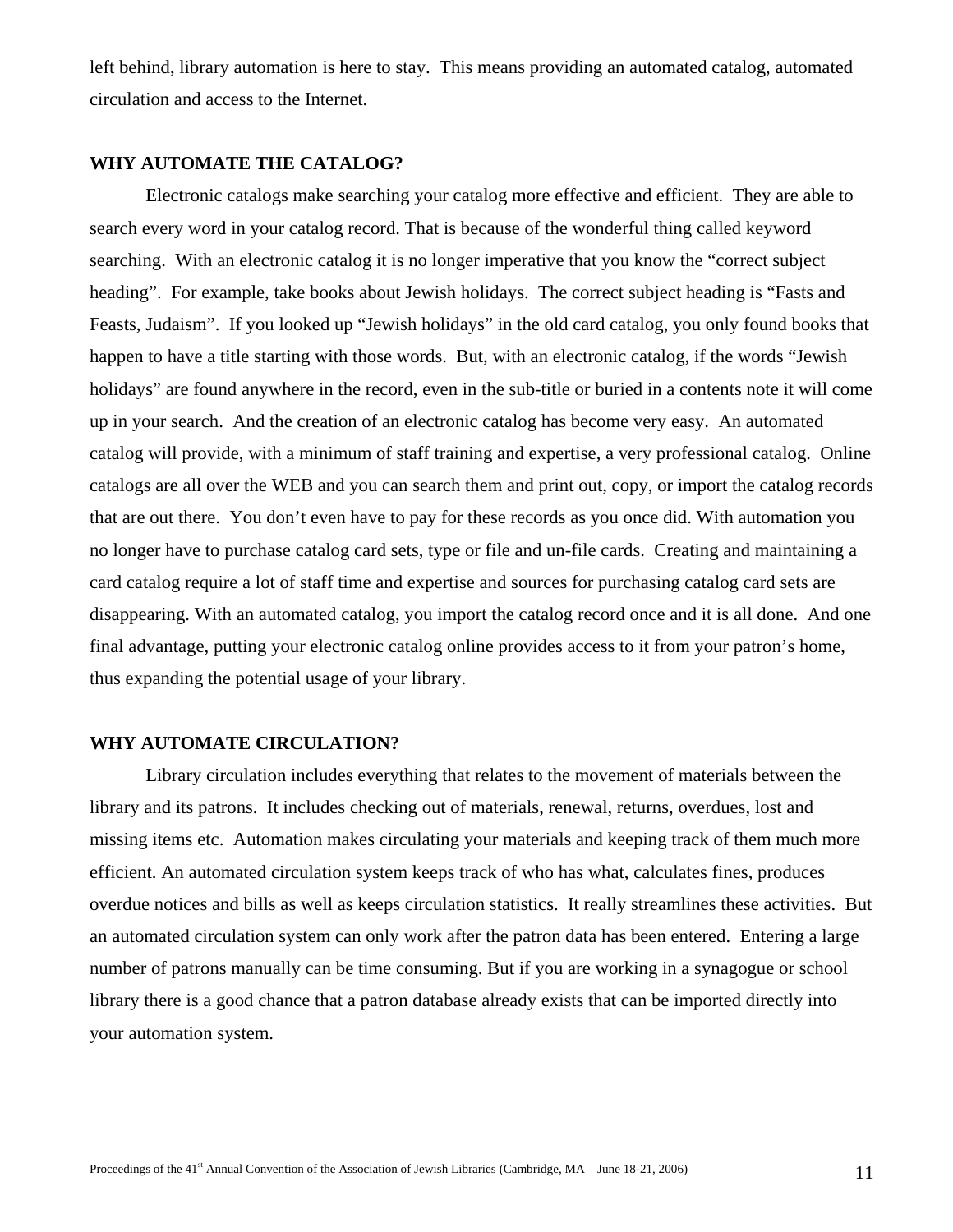#### **PREPARING TO AUTOMATE**

Let's talk a little about how to approach thinking about automating your library and selecting an automation system. First of all, automation takes time and effort; it will not be accomplished in a day. After the system is chosen and purchased, you still have to input the data into it before it can be used. Build time considerations into your planning. As you begin to think about automating your library always remember this important fact: there is no perfect automation system out there, and there never will be. When you chose a system there will always be something about it you wish was different, or that you feel is lacking. Begin your automation planning by considering these four issues.

1**. Know your short and long terms goals before you go shopping.** Ask and answer two questions. First, what do you need and want the system to do now, right away, today? Second, what do you ultimately want to be able to do with this system? For example, are you thinking of just automating the catalog now, or do you want to automate the circulation function too? If just the catalog now, do you think you will want to automate circulation in the future? How does the Internet fit in to your goals?

2. **Have a clear idea about how much money you can afford to spend**. Finances will determine which of the many automation systems out there you can even consider. But always keep in mind the possibility of long term cost savings that might result by purchasing up front to accommodate long term goals. Should you be looking for an integrated system that comes in one package, or a modular one that allows you to purchase cataloging and circulation separately? What is more cost effective in the long run?

3. **Think about hardware as well as software**. Do you own any computers now? How old are they? Will they be suitable to run a library automation system? Do you need a dedicated staff computer? How many access points do you need for your patrons to search the catalog? If more than one, you need more computer workstations and you need to purchase a system that offers multi-user capabilities all of which may add to your initial costs.

4. **Internet access**. How will your institution provide Internet access for your patrons? Should your system provide you with internet access or do you have another way to provide it for your staff and patrons? Do you want your catalog to be WEB-based and on the WEB?

 5**. What Automations standards should the automation system you choose comply with to be acceptable?** The library community, along with the technology community, has set up standards and rules to govern library automation. These standards are instituted by NISO, The National Information Standards Organization, which deals with all aspects of information technology and regulates, among other things the electronic transmission of information. There are three electronic standards that impact on library automation that you need to be aware of.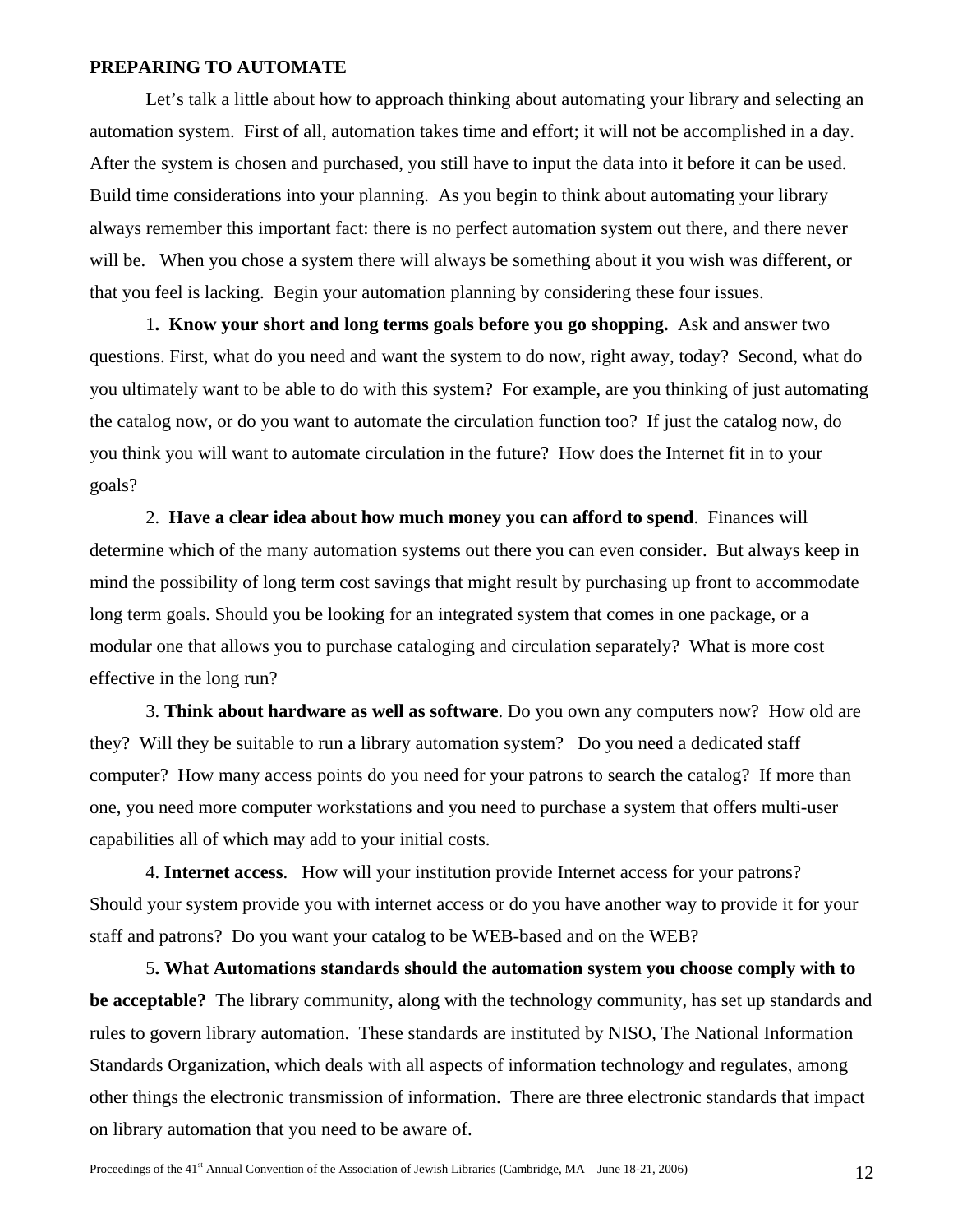- **1. MARC CATALOGING**: MARC means MAchine Readable Cataloging. This standard regulates exactly how the library catalog records are created. Your system must use correct MARC cataloging.
- **2. Z39.50 Protocol:** this standard governs the actual transmission of library catalog information over the Internet. To fully utilize the Internet, your system must be Z39.50 compliant.
- **3. UNICODE:** This standard governs the display of language characters, called glyphs, to enable the electronic display and exchange of non-western languages that do not use our alphabet, or are pictographic. If Hebrew capabilities are important to your library, UNICODE will make it possible.

 Yes, you can create an electronic catalog using ordinary database software like Microsoft Access, but it is NOT recommended because the catalog you create does not conform to the cataloging standards which are used and accepted internationally. It will not integrate itself with other automated catalogs, provide keyword searching, or coordinate with a patron database to track circulation. It is a lot of work, and if you do it, someday when you want to participate in these other areas of library automation, you will have to start over.

Once you have dealt with those questions, then, when you start looking at actual systems, be sure and consider these issues.

- 1. Does the system meet established standards? Does it provide for MARC cataloging and the importation of records? Is it Z39.50 compliant? If Hebrew capabilities are important, is it UNICODE compliant.
- 2. Does the system provide for different levels of access to the data to protect your item catalog and your patron database? Your patrons should not be able to do anything with your catalog except search it. Only the librarian or other designated staff should be able to add, delete or make any other changes to the catalog. And you need to protect the privacy of the patron database.
- 3. Does this system provide ongoing technical support? How much does it cost each year? Does it have a good track record?
- 4. Does this system look towards the future? Does it provide software updates at no cost to correct problems and keep the system current? Does it provide for growth and expansion?
- 5. As things change in automation and in the library world, does it offer additional add-on products that can be used with the original software?
- 6. What systems are your colleagues using and how do they like them? This is a resource that is often ignored. Selecting the same system that is already used and liked by someone close by,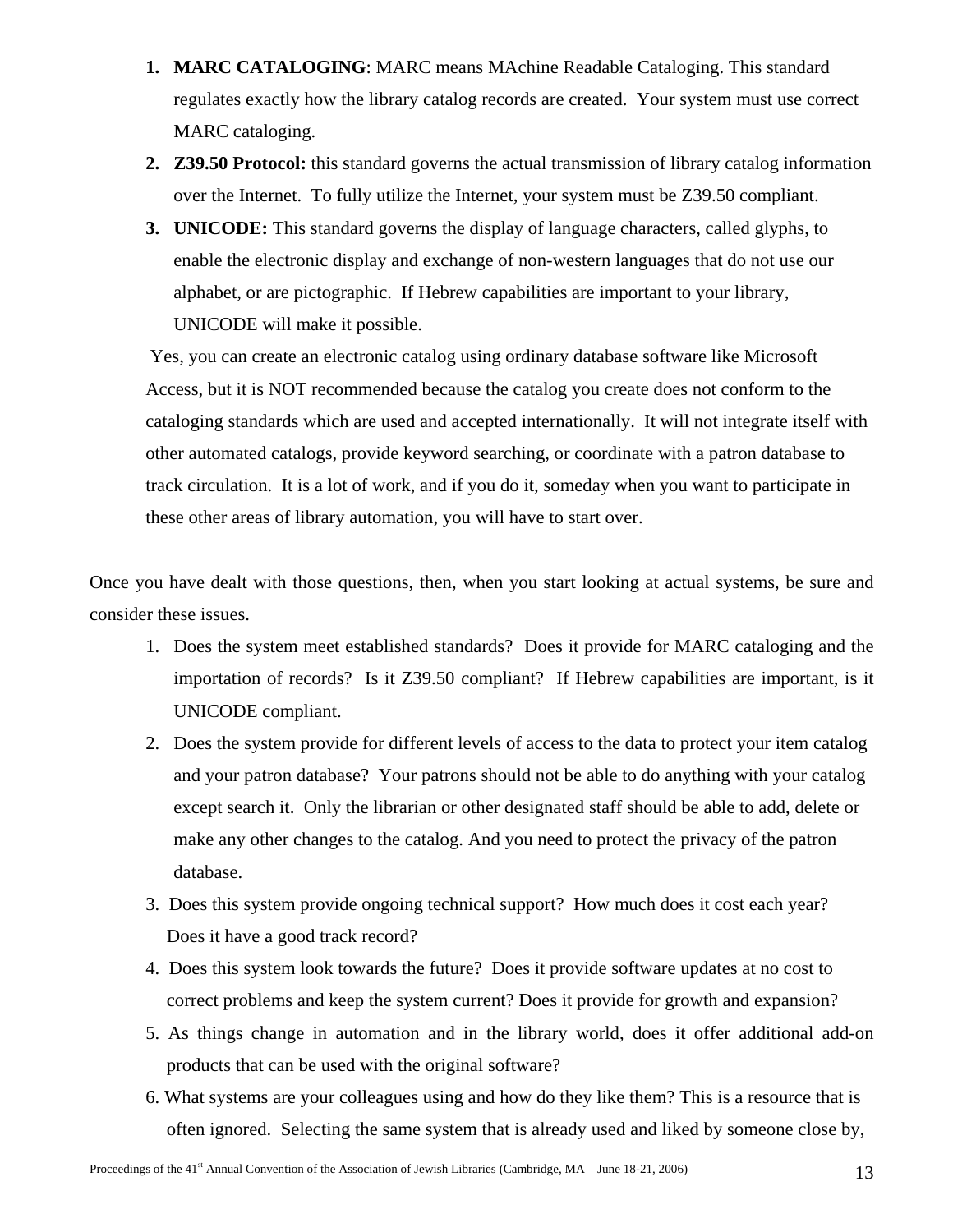with whom you can consult, can be a great help as you go through the process and as you begin to learn to use the system you have purchased.

Whether or not you automate your library should be decided early on in the planning stages as you develop your Mission Statement and other policies. The process of automation is something that requires separate and careful planning. Hopefully these guidelines will help in this process.

# **IN CONCLUSION**

Let me close this way. Starting and running a Judaic library is the same as starting and running any other library but has an additional element, you must accommodate special Jewish needs. To function, every library needs to be housed in a friendly, welcoming space. The materials it collects need to be sorted by subject to facilitate easy browsing and they need to be indexed so you can always find a specific item or subject area. To keep pace with the modern technological world, the library needs to automate. Special Judaic issues and needs are met by your mission statement, collection development policy and the classification system you choose.

 I hope that this information will help you to organize your libraries. I will be happy to answer questions now or via email at stwasserman@sbcglobal.net. Thank you for your attention.

Portions of this session were adapted from *Starting a New Library: Issues and Questions to Help You Get Started*, developed by the Association of Jewish Libraries, Greater Cleveland Chapter.